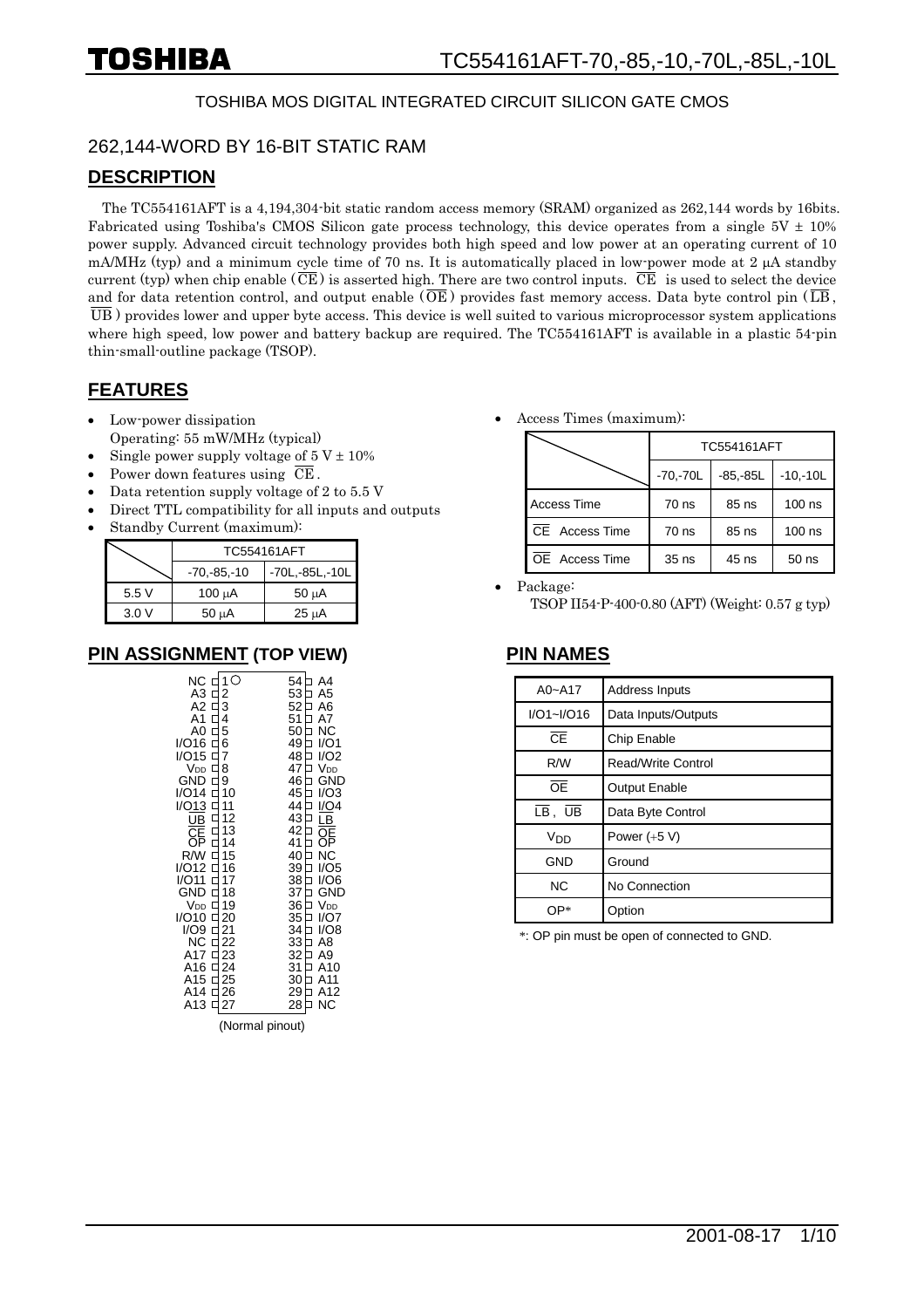#### **BLOCK DIAGRAM**



#### **MAXIMUM RATINGS**

| <b>SYMBOL</b>     | <b>RATING</b>                | <b>VALUE</b>          | <b>UNIT</b> |
|-------------------|------------------------------|-----------------------|-------------|
| V <sub>DD</sub>   | Power Supply Voltage         | $-0.3 - 7.0$          | ν           |
| $V_{IN}$          | Input Voltage                | $-0.3*-7.0$           |             |
| V <sub>1</sub> /O | Input/Output Voltage         | $-0.5 - V_{DD} + 0.5$ | ν           |
| $P_D$             | Power Dissipation            | 0.6                   | W           |
| Tsolder           | Soldering Temperature (10s)  | 260                   | °C          |
| $T_{\text{stg}}$  | Storage Temperature          | $-55 - 150$           | °C          |
| l opr             | <b>Operating Temperature</b> | $0 - 70$              | °C          |

\*: 3.0 V when measured at a pulse width of 30ns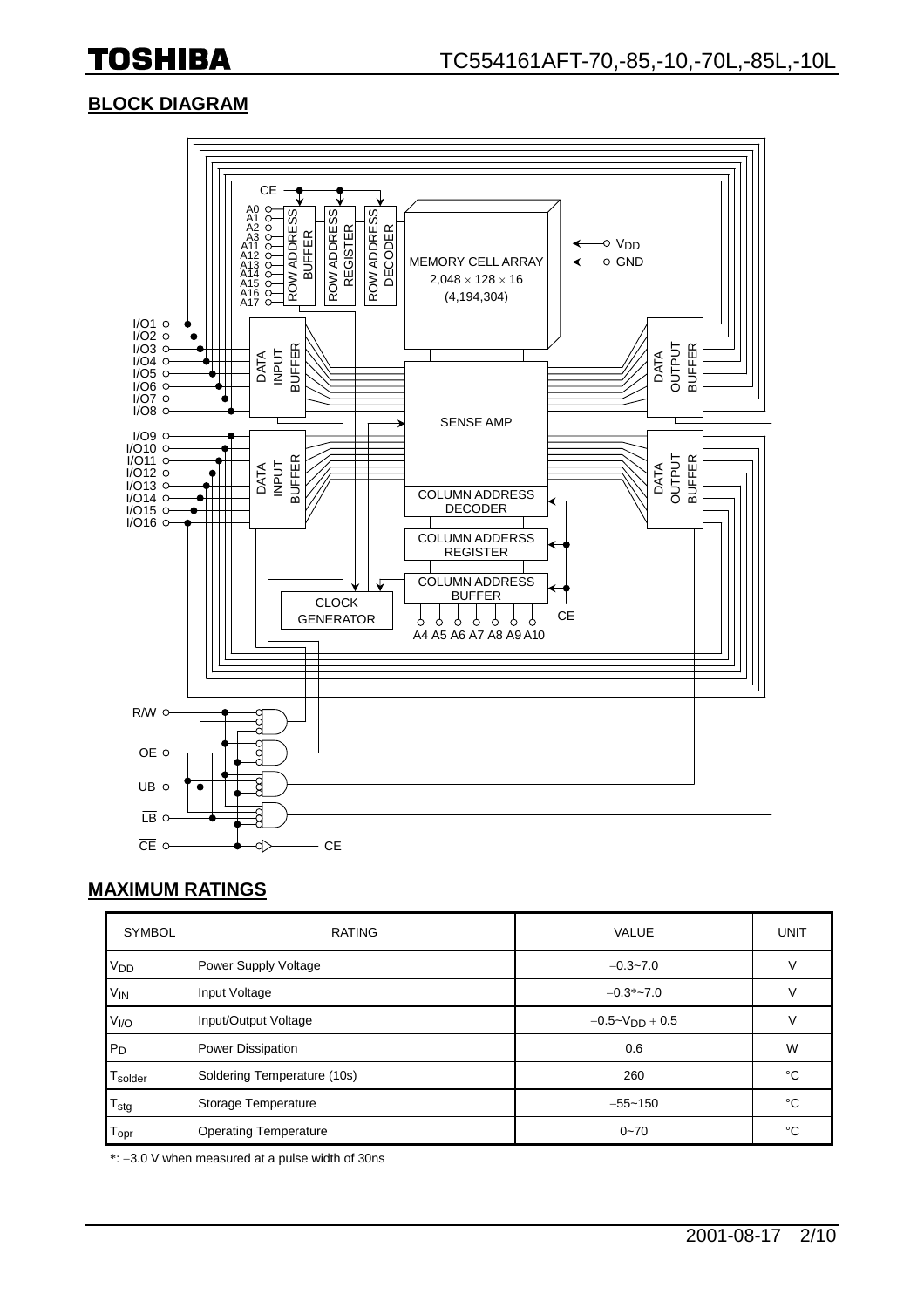### **DC RECOMMENDED OPERATING CONDITIONS (Ta = 0° to 70°C)**

| <b>SYMBOL</b>         | <b>PARAMETER</b>              | <b>MIN</b> | <b>TYP</b> | <b>MAX</b>     | <b>UNIT</b> |
|-----------------------|-------------------------------|------------|------------|----------------|-------------|
| V <sub>DD</sub>       | Power Supply Voltage          | 4.5        | 5.0        | 5.5            |             |
| V <sub>IH</sub>       | Input High Voltage            | 2.2        |            | $V_{DD}$ + 0.3 |             |
| $V_{IL}$              | Input Low Voltage             | $-0.3*$    |            | 0.8            |             |
| <b>V<sub>DH</sub></b> | Data Retention Supply Voltage | 2.0        |            | 5.5            |             |

 $\dot{\text{F}}$ : -3.0 V when measured at a pulse width of 30 ns

#### **DC CHARACTERISTICS** (Ta = 0° to 70°C, V<sub>DD</sub> = 5 V ± 10%)

| <b>SYMBOL</b>         | <b>PARAMETER</b>          | <b>TEST CONDITION</b>                                                                                                                    |                                                            |                                    |                                                        |        | <b>TYP</b>     | <b>MAX</b> | <b>UNIT</b> |
|-----------------------|---------------------------|------------------------------------------------------------------------------------------------------------------------------------------|------------------------------------------------------------|------------------------------------|--------------------------------------------------------|--------|----------------|------------|-------------|
| Iщ.                   | Input Leakage<br>Current  | $V_{IN} = 0 V - V_{DD}$                                                                                                                  |                                                            |                                    |                                                        |        |                | ±1.0       | μA          |
| $I_{LO}$              | Output Leakage<br>Current | $\overline{CE}$ = V <sub>IH</sub> or R/W = V <sub>IL</sub> or $\overline{OE}$ = V <sub>IH</sub> , V <sub>OUT</sub> = 0 V~V <sub>DD</sub> |                                                            |                                    |                                                        |        |                | ±1.0       | μA          |
| <b>I<sub>OH</sub></b> | Output High Current       | $V_{OH} = 2.4 V$                                                                                                                         |                                                            |                                    |                                                        | $-1.0$ |                |            | mA          |
| $I_{OL}$              | <b>Output Low Current</b> | $V_{\Omega I} = 0.4 V$                                                                                                                   |                                                            |                                    |                                                        | 2.1    |                |            | mA          |
|                       |                           | $CE = V_{IL}$ and R/W = V <sub>IH</sub> ,                                                                                                |                                                            |                                    | $t_{\text{cyclic}} = 70$ ns                            |        |                | 110        |             |
| <b>IDDO1</b>          |                           | $I_{\text{OUT}} = 0$ mA,<br>Other Input = $V_{\text{IH}}/V_{\text{II}}$                                                                  |                                                            |                                    | $t_{cycle} = 85$ ns, 100 ns                            |        |                | 100        | mA          |
|                       |                           |                                                                                                                                          |                                                            |                                    | $t_{\text{c} \text{v} \text{c} \text{le}} = 1 \ \mu s$ |        | 15             |            |             |
|                       | <b>Operating Current</b>  |                                                                                                                                          | $\overline{CE}$ = 0.2 V and R/W = V <sub>DD</sub> – 0.2 V, |                                    | $t_{cycle} = 70$ ns                                    |        |                | 100        |             |
| l <sub>DDO2</sub>     |                           | $I_{\text{OUT}} = 0$ mA,<br>Other Input = $V_{DD}$ – 0.2 V/0.2 V                                                                         |                                                            | $t_{\text{cycle}} = 85$ ns, 100 ns |                                                        |        |                | 90         | mA          |
|                       |                           |                                                                                                                                          |                                                            |                                    | $t_{cycle} = 1 \mu s$                                  |        | 10             |            |             |
| <b>I</b> DDS1         |                           | $\overline{CE}$ = $V_{IH}$                                                                                                               |                                                            |                                    |                                                        |        |                | 3          | mA          |
|                       |                           |                                                                                                                                          |                                                            |                                    | $Ta = 25^{\circ}C$                                     |        | $\overline{2}$ |            |             |
| <b>IDDS2</b>          | <b>Standby Current</b>    | $\overline{CE}$ = V <sub>DD</sub> – 0.2 V,<br>$V_{DD} = 2.0 V - 5.5 V$                                                                   | $-70, -85, -10$                                            |                                    | $Ta = 0 - 70^{\circ}C$                                 |        |                | 100        |             |
|                       |                           |                                                                                                                                          |                                                            |                                    | $Ta = 25^{\circ}C$                                     |        | 2              | 5          | μA          |
|                       |                           |                                                                                                                                          | $-70L - 85L - 10L$                                         |                                    | $Ta = 0 - 70^{\circ}C$                                 |        |                | 50         |             |

#### **CAPACITANCE (Ta 25°C, f 1 MHz)**

| <b>SYMBOL</b>    | PARAMETER                 | <b>TEST CONDITION</b> | MAX | UNIT |
|------------------|---------------------------|-----------------------|-----|------|
| $C_{IN}$         | Input Capacitance         | $V_{IN} = GND$        | 10  | pF   |
| $C_{\text{OUT}}$ | <b>Output Capacitance</b> | $V_{OUT} = GND$       | 10  | рF   |

Note: This parameter is periodically sampled and is not 100% tested.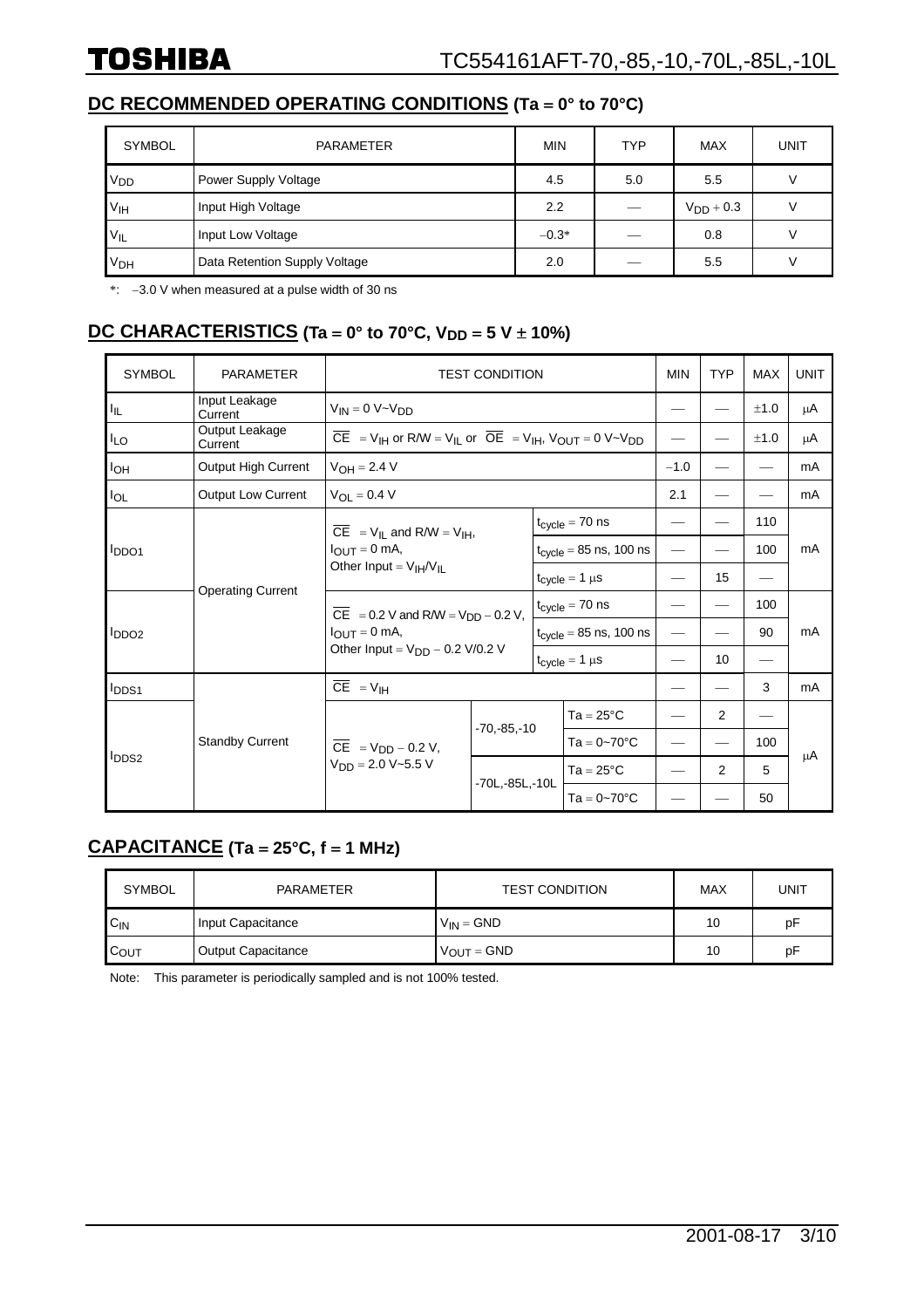### **OPERATING MODE**

| <b>MODE</b>            | $\overline{CE}$ | <b>OE</b> | R/W    | <b>LB</b> | UB     | $I/O1 - I/O8$ | $I/O9$ ~ $I/O16$ | <b>POWER</b>            |
|------------------------|-----------------|-----------|--------|-----------|--------|---------------|------------------|-------------------------|
|                        |                 |           |        | ┗         | L      | Output        | Output           | <b>I</b> <sub>DDO</sub> |
| Read                   | L               | L         | H      | H         | L      | High-Z        | Output           | <b>I</b> <sub>DDO</sub> |
|                        |                 |           |        | ┗         | H      | Output        | High-Z           | <b>I</b> <sub>DDO</sub> |
|                        |                 |           |        | ┗         | L      | Input         | Input            | <b>I</b> DDO            |
| Write                  | L               | $\ast$    | L      | H         | L      | High-Z        | Input            | <b>I</b> <sub>DDO</sub> |
|                        |                 |           |        | L         | H      | Input         | High-Z           | <b>I</b> <sub>DDO</sub> |
|                        | L               | Н         | H      | $\ast$    | $\ast$ |               |                  |                         |
| <b>Output Deselect</b> | L               | $\ast$    | $\ast$ | Н         | H      | High-Z        | High-Z           | <b>I</b> <sub>DDO</sub> |
| Standby                | H               | $\ast$    | $\ast$ | $\ast$    | $\ast$ | High-Z        | High-Z           | <b>I</b> <sub>DDS</sub> |

 $* =$  don't care

 $H =$  logic high

 $L =$  logic low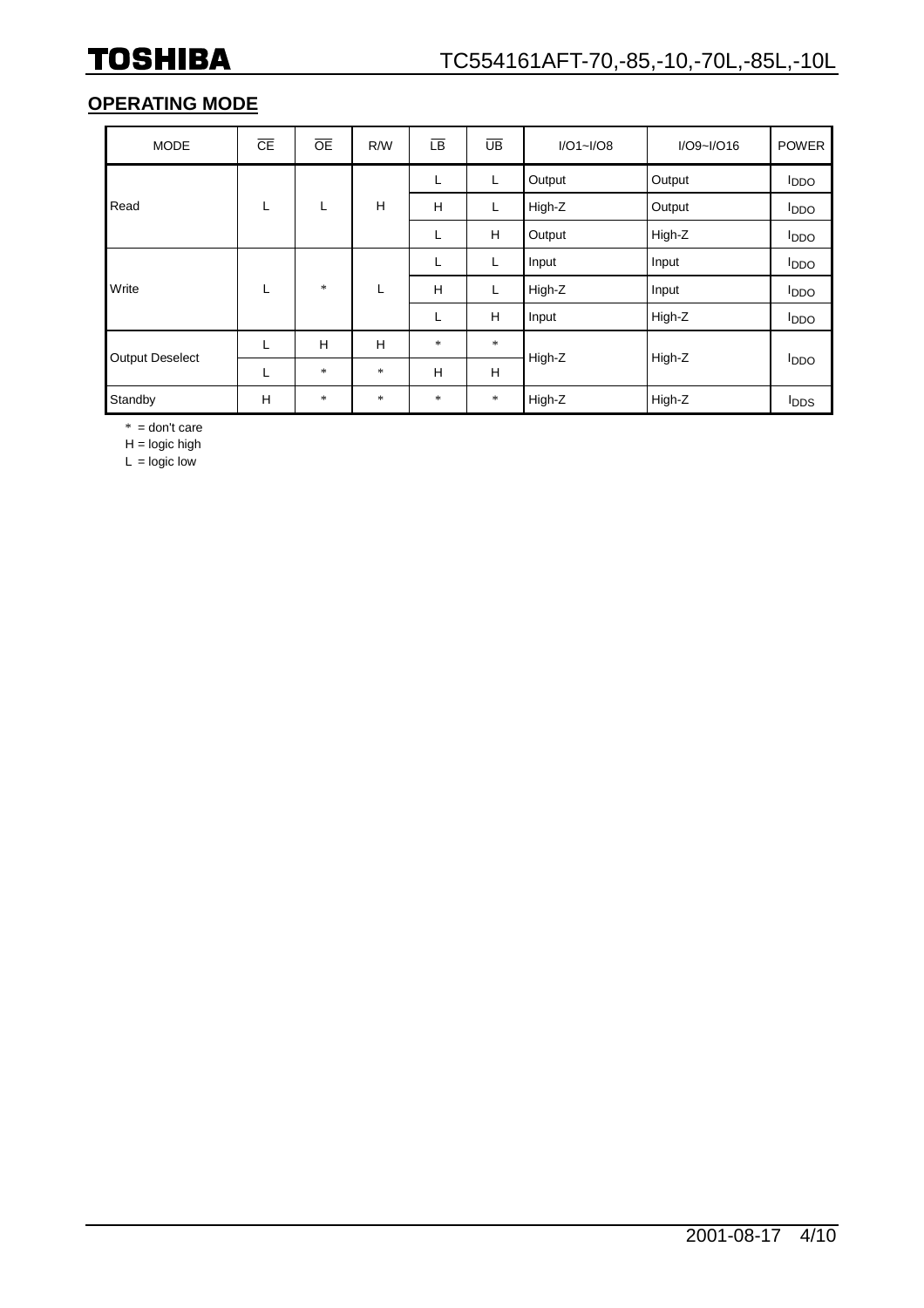#### **AC CHARACTERISTICS AND OPERATING CONDITIONS** (Ta = 0° to 70°C, V<sub>DD</sub> = 5 V ± 10%)

#### READ CYCLE

|                  |                                         | TC554161AFT     |            |             |            |            |            |             |
|------------------|-----------------------------------------|-----------------|------------|-------------|------------|------------|------------|-------------|
| <b>SYMBOL</b>    | <b>PARAMETER</b>                        | $-70, -70L$     |            | $-85, -85L$ |            | $-10,-10L$ |            | <b>UNIT</b> |
|                  |                                         | <b>MIN</b>      | <b>MAX</b> | <b>MIN</b>  | <b>MAX</b> | <b>MIN</b> | <b>MAX</b> |             |
| t <sub>RC</sub>  | Read Cycle Time                         | 70              |            | 85          |            | 100        |            |             |
| t <sub>ACC</sub> | <b>Address Access Time</b>              |                 | 70         |             | 85         |            | 100        |             |
| $t_{CO}$         | Chip Enable Access Time                 |                 | 70         |             | 85         |            | 100        |             |
| toe              | Output Enable Access Time               |                 | 35         |             | 45         |            | 50         |             |
| t <sub>BA</sub>  | Data Byte Control Access Time           |                 | 35         |             | 45         |            | 50         |             |
| t <sub>OH</sub>  | Output Data Hold Time                   | 10 <sup>°</sup> |            | 10          |            | 10         |            | ns          |
| tcoe             | Chip Enable Low to Output Active        | 10              |            | 10          |            | 10         |            |             |
| tOEE             | Output Enable Low to Output Active      | 5               |            | 5           |            | 5          |            |             |
| t <sub>BE</sub>  | Data Byte Control Low to Output Active  | 5               |            | 5           |            | 5          |            |             |
| top              | Chip Enable High to Output High-Z       |                 | 25         |             | 30         |            | 35         |             |
| topo             | Output Enable High to Output High-Z     |                 | 25         |             | 30         |            | 35         |             |
| t <sub>BD</sub>  | Data Byte Control High to Output High-Z |                 | 25         |             | 30         |            | 35         |             |

#### **WRITE CYCLE**

|                 |                                   | <b>TC554161AFT</b> |            |             |            |            |            |             |  |
|-----------------|-----------------------------------|--------------------|------------|-------------|------------|------------|------------|-------------|--|
| <b>SYMBOL</b>   | <b>PARAMETER</b>                  | $-70, -70L$        |            | $-85, -85L$ |            | $-10,-10L$ |            | <b>UNIT</b> |  |
|                 |                                   | <b>MIN</b>         | <b>MAX</b> | <b>MIN</b>  | <b>MAX</b> | <b>MIN</b> | <b>MAX</b> |             |  |
| twc             | Write Cycle Time                  | 70                 |            | 85          |            | 100        |            |             |  |
| twp             | Write Pulse Width                 | 50                 |            | 55          |            | 60         |            |             |  |
| t <sub>CW</sub> | Chip Enable to End of Write       | 60                 |            | 70          |            | 80         |            |             |  |
| t <sub>BW</sub> | Data Byte Control to End of Write | 50                 |            | 55          |            | 60         |            |             |  |
| $t_{AS}$        | Address Setup Time                | $\mathbf 0$        |            | 0           |            | 0          |            |             |  |
| twR             | Write Recovery Time               | 0                  |            | 0           |            | 0          |            | ns          |  |
| $t_{DS}$        | Data Setup Time                   | 30                 |            | 35          |            | 40         |            |             |  |
| t <sub>DH</sub> | Data Hold Time                    | $\mathbf 0$        |            | 0           |            | $\Omega$   |            |             |  |
| toew            | R/W High to Output Active         | 5                  |            | 5           |            | 5          |            |             |  |
| topw            | R/W Low to Output High-Z          |                    | 25         |             | 30         |            | 35         |             |  |

#### **AC TEST CONDITIONS**

| <b>PARAMETER</b>    | <b>TEST CONDITION</b> |  |  |  |
|---------------------|-----------------------|--|--|--|
| Output load         | 100 pF $+$ 1 TTL Gate |  |  |  |
| Input pulse level   | 0.6 V, 2.4 V          |  |  |  |
| Timing measurements | 1.5V                  |  |  |  |
| Reference level     | 1.5V                  |  |  |  |
| $t_R$ , $t_F$       | 5 <sub>ns</sub>       |  |  |  |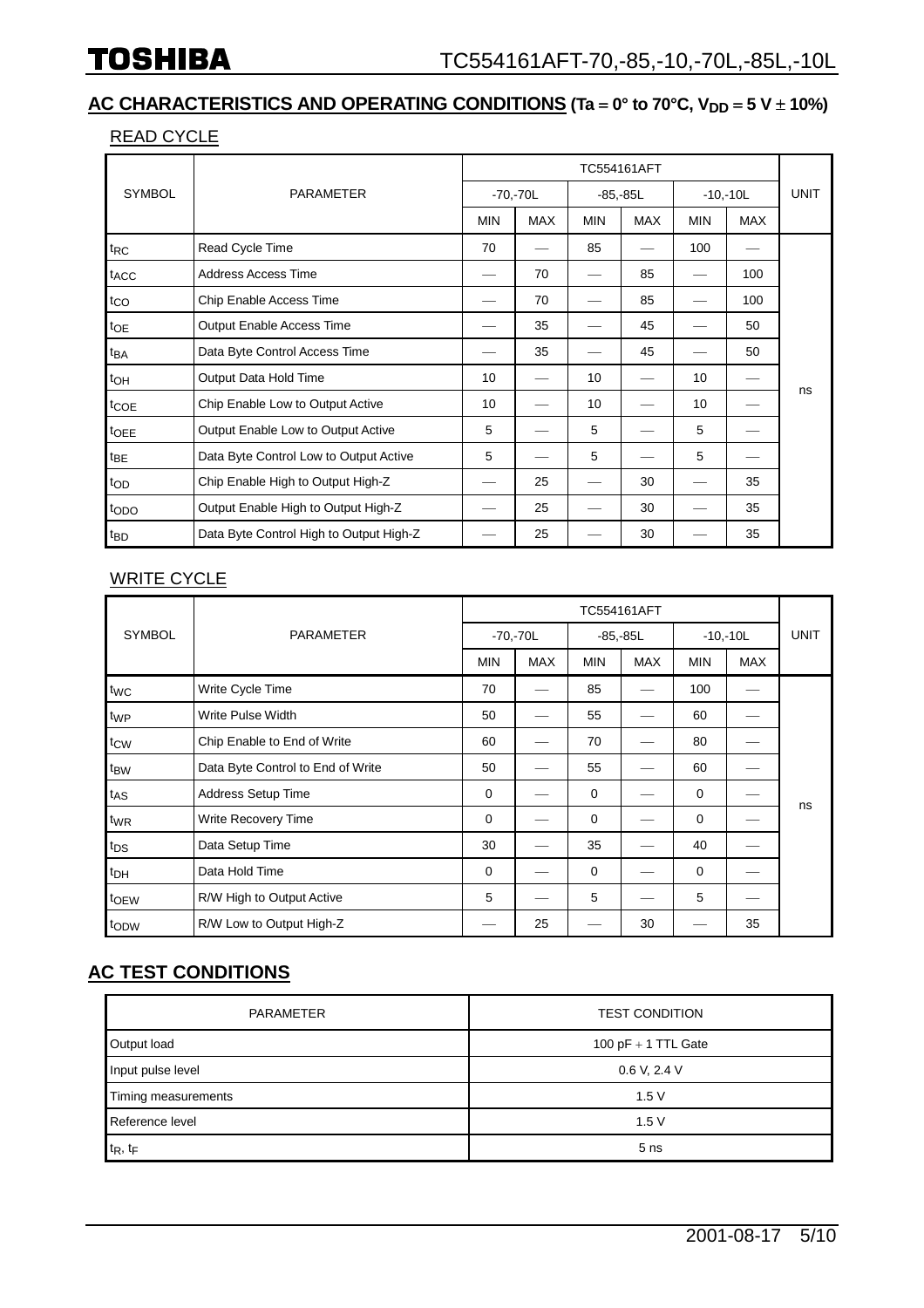**TOSHIBA** 

#### **TIMING DIAGRANS**

READ CYCLE<sup>(See Note 1)</sup>



# WRITE CYCLE 1 (R/W CONTROLLED)<sup>(See Note 4)</sup>

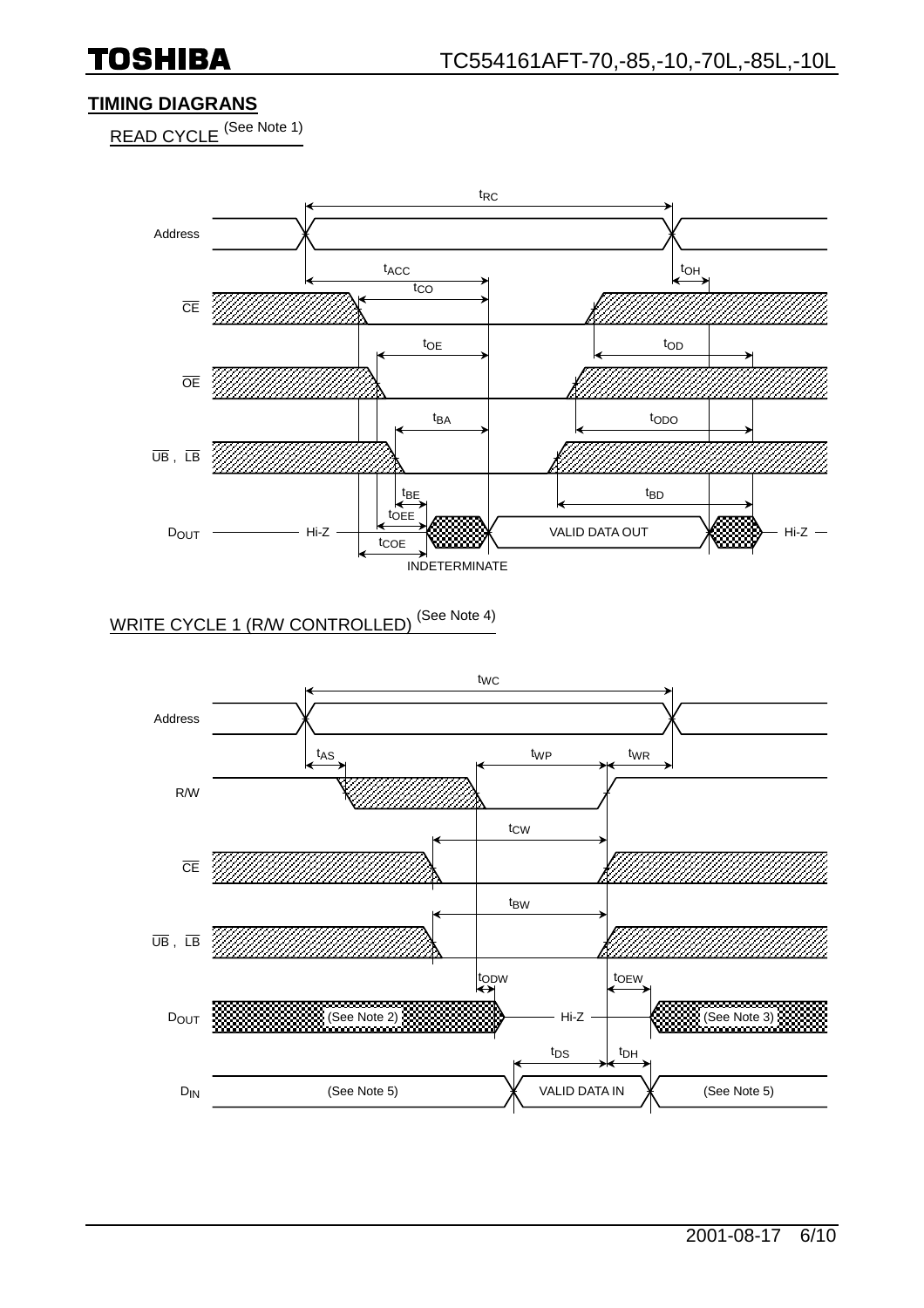

WRITE CYCLE 2 ( $\overline{\text{CE}}$  CONTROLLED)<sup>(See Note 4)</sup>



### WRITE CYCLE 3 ( $\overline{\mathsf{UB}}$   $\overline{\mathsf{LB}}$  CONTROLLED)<sup>(See Note 4)</sup>

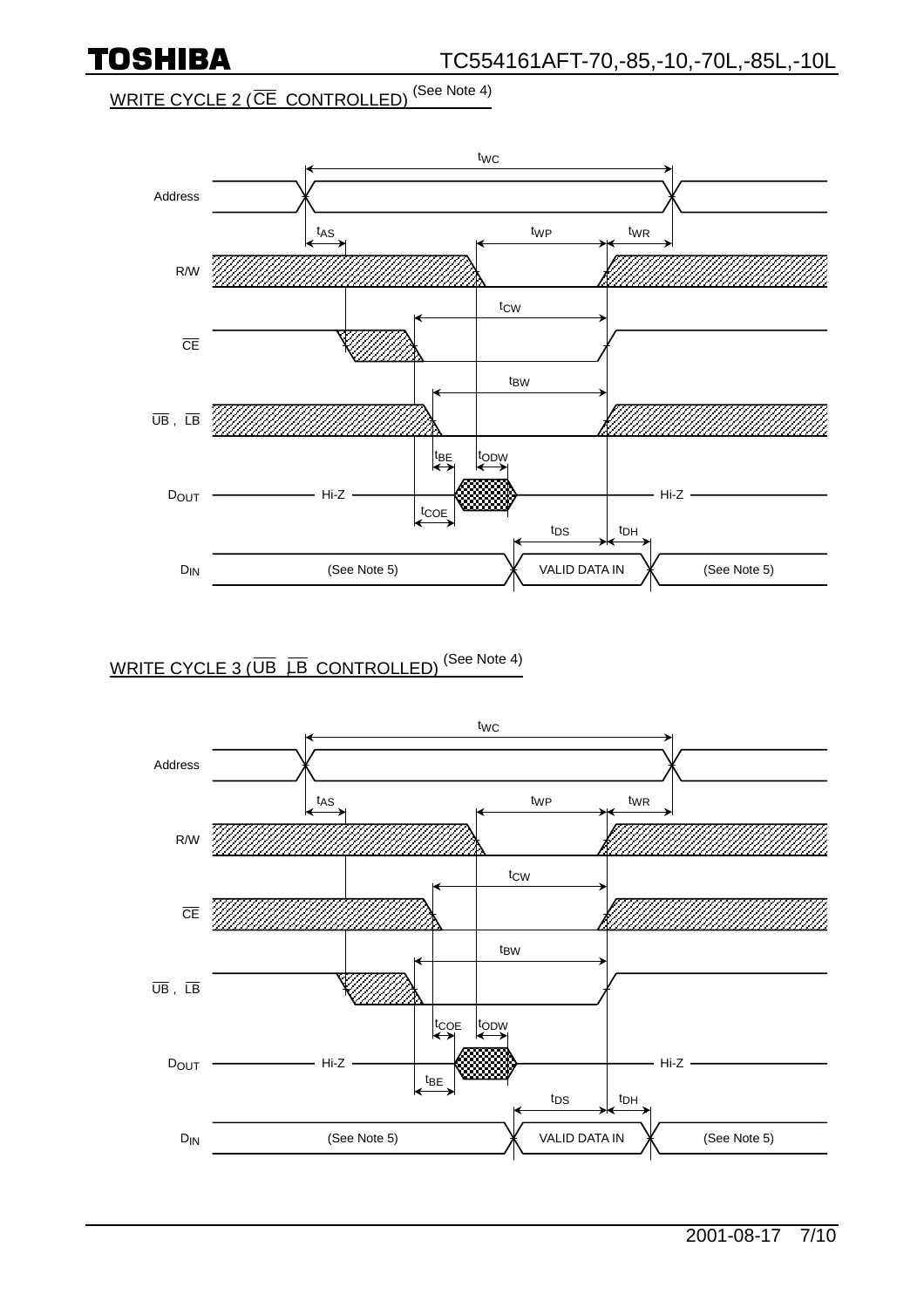## TOSHIBA

Note:

- (1) R/W remains HIGH for the read cycle.
- (2) If  $\overline{CE}$  goes LOW coincident with or after R/W goes LOW, the outputs will remain at high impedance.
- (3) If  $\overline{CE}$  goes HIGH coincident with or before R/W goes HIGH, the outputs will remain at high impedance.
- (4) If  $\overline{OE}$  is HIGH during the write cycle, the outputs will remain at high impedance.
- (5) Because I/O signals may be in the output state at this time, input signals of reverse polarity must not be applied.

#### **DATA RETENTION CHARACTERISTICS (Ta = 0° to 70°C)**

| <b>SYMBOL</b>    | <b>PARAMETER</b>                          |                    |                  | <b>MIN</b> | <b>TYP</b> | <b>MAX</b> | <b>UNIT</b> |
|------------------|-------------------------------------------|--------------------|------------------|------------|------------|------------|-------------|
| V <sub>DH</sub>  | Data Retention Supply Voltage             |                    |                  | 2.0        |            | 5.5        | V           |
| <b>I</b> DDS2    | <b>Standby Current</b>                    | $-70, -85, -10$    | $V_{DH} = 3.0 V$ |            |            | 50         | μA          |
|                  |                                           |                    | $V_{DH} = 5.5 V$ |            |            | 100        |             |
|                  |                                           | $-70L, -85L, -10L$ | $VDH = 3.0 V$    |            |            | $25*$      |             |
|                  |                                           |                    | $V_{DH} = 5.5 V$ |            |            | 50         |             |
| tc <sub>DR</sub> | Chip Deselect to Data Retention Mode Time |                    |                  | 0          |            |            | ns          |
| $t_{R}$          | <b>Recovery Time</b>                      |                    |                  | 5          |            |            | ms          |

\*:  $5 \mu A$  (max) at Ta = 0° to 40°C

#### CE CONTROLLED DATA RETENTION MODE



Note: When  $\overline{CE}$  is operating at the V<sub>IH</sub> level (2.2V), the standby current is given by I<sub>DDS1</sub> during the transition of VDD from 4.5 to 2.4V.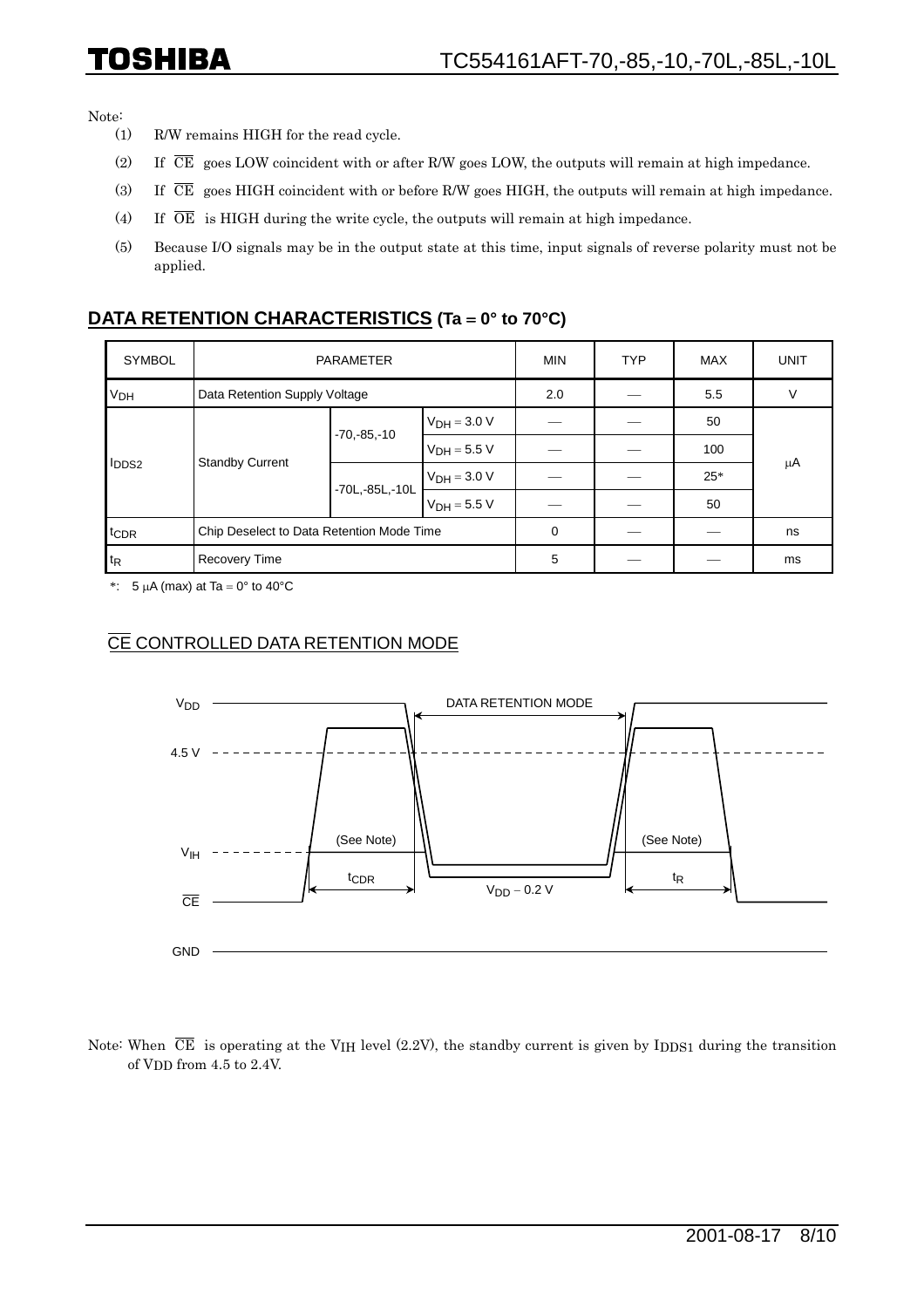#### **PACKAGE DIMENSIONS**



Unit: mm



Weight: 0.57 g (typ)